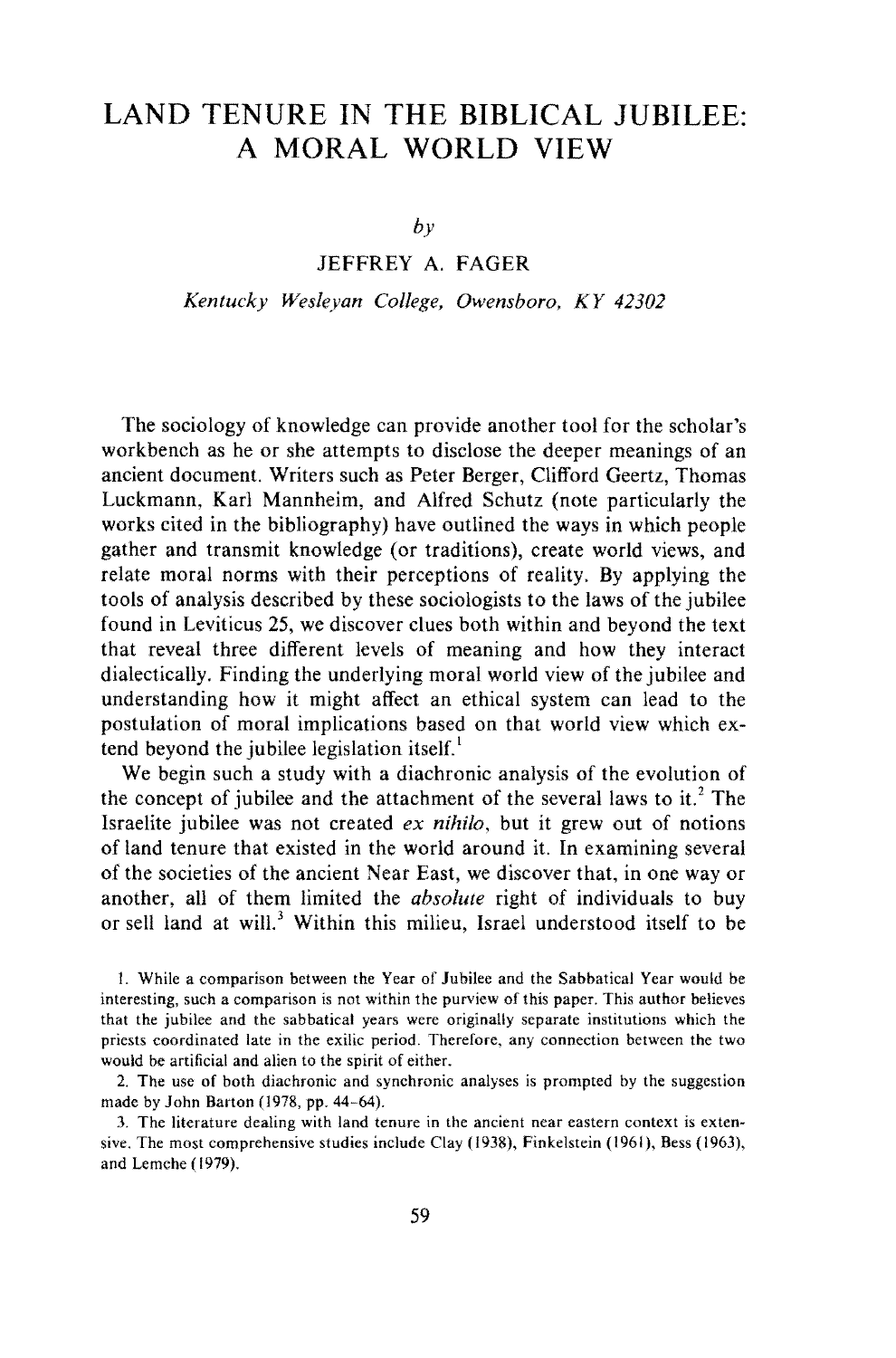founded upon a so-called tribal ethos. There was a strong sense of tribal solidarity in which members of the tribe were responsible to and for the other members. The financial ruin of one member of the tribe was unacceptable to the group; therefore, the economic viability of each family within the tribe was protected. In an agrarian society, that was expressed in the prohibition of selling land outside the family. Thus, the tradition of the inalienability of the land was a pragmatic one within the Israelites' understanding of reality, and so it was preserved and handed on to subsequent generations.

These earlier traditions concerning land tenure were first collected and codified in what is commonly labelled the Holiness Code during the period when Judah was experiencing an increase in latifundism, that is, the latter half of the eighth century. Although this legislation regarding land tenure was not in the final form of the jubilee, it was already in the context of a document calling for a strict adherence to a moral system intended to prevent the destruction of the nation. Thus, the Holiness Code assumed such a close connection between cosmic reality and an ethical system that failure to adhere to the latter brought ruin to the former. The evidence is overwhelming that during the Monarchy land came to be viewed as a simple commodity and consequently was accumulated in the hands of a few (Wenham, 1979, p. 317; de Vaux, 1965, pp. 1, 72-73). The codification of the traditional rules of land tenure was an attempt to bring the nation's behavior into conformity with the real world as the legislators understood it. As this legislation grew, more divine sanctions were added in order to strengthen the legitimacy of laws that were becoming less practical to observe literally. We might be tempted to assume that this meant the legislation was being spiritualized and distanced from the "real world." A more adequate explanation of this evolution is that the course of Israelite history forced the compilers of the tradition to rely on the jubilee as an explanation of the real world which was hidden within the chaos of the contemporary socio-political events.

The jubilee attained its basic form, as we find it in Leviticus 25, by the hand of priestly writers late in the exilic period. Therefore, to understand the jubilee as it has been preserved in the canon, we turn to a synchronic analysis of the late exilic period in order to see how the priests fit into their socio-historical context and why they developed the jubilee as they did. The exile shattered the Israelite world; what had seemed self-evident before was no longer credible. Y ahwism itself was threatened because its adequacy in defining the world was now put into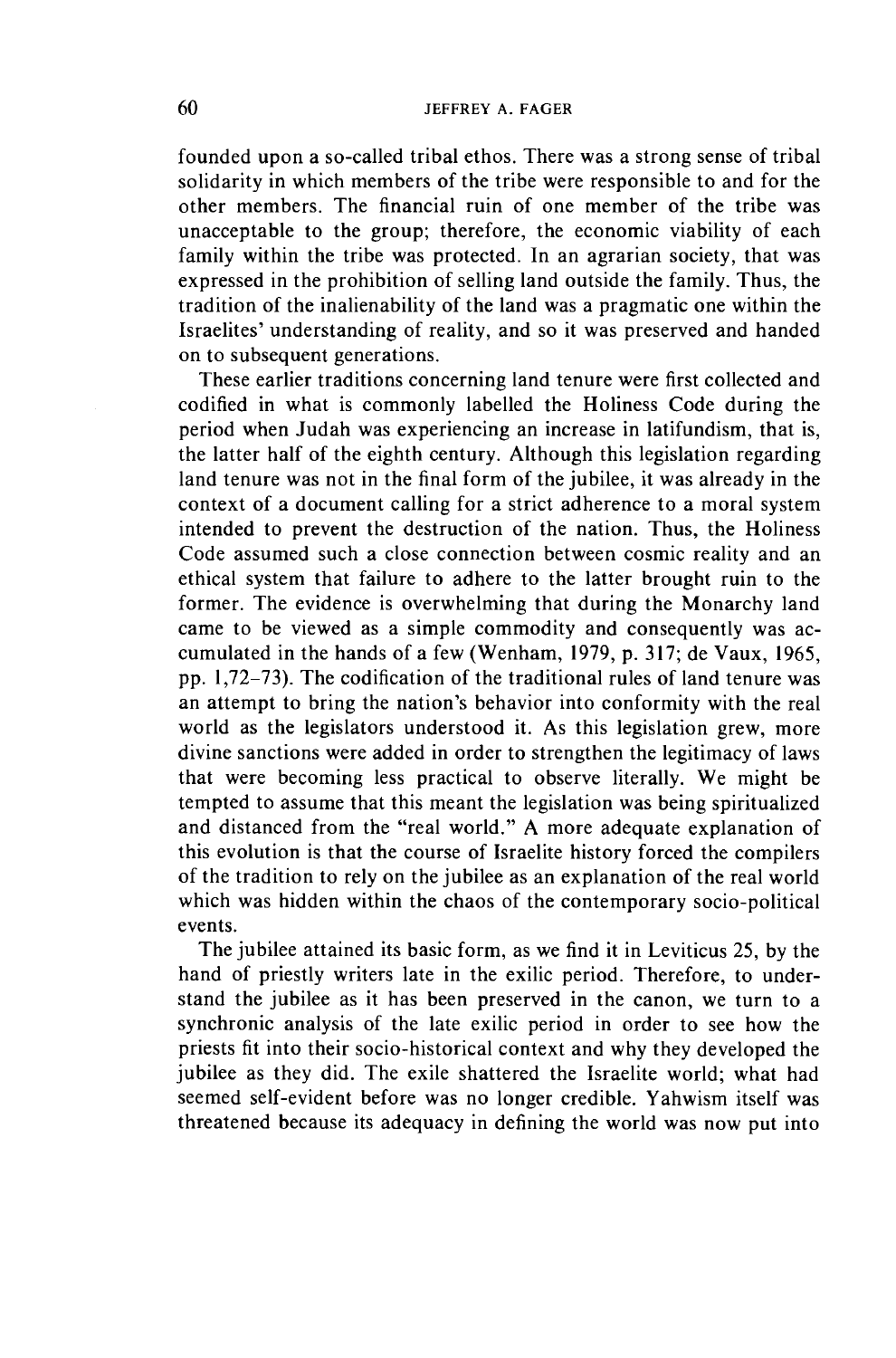question. The old traditions had to be resignified in order to make sense of a chaotic world. Late in the exile, two events gave greater impetus to this task. First, the rise of Nabonidus and his drive for religious conformity put more pressure on the exiles to abandon the Y ahwistic world, and that led them to seek stronger confirmation of its reality. Second, the rise of Cyrus gave many of them hope that the chaos might come to an end soon, and they would have the opportunity to recreate a more hospitable world.

One of the groups seeking to do just that were the priests. As professional cultic functionaries, the priests had the task of preserving the ancient traditions of the people-especially the cultic and legal onestherefore, they had saved the Holiness Code, with its legislation concerning land tenure. During the exile, they needed to recast those laws in light of the national catastrophe in a way that would explain it in terms of divine punishment, making the Babylonian conquest comprehensible. As the possibility of returning to the homeland became real, the priestly legislation also became a foundation for a new community. However, the priests were clearly grounding their legislation in the ancient tradition, rooting it specifically at Sinai. This makes the new world continuous with the old world. The priests acknowledged that human sin had caused a major disruption in their world, but the traditional Yahwistic understanding of reality remained.

It is of great benefit to our study that there is an alternative view of land tenure which comes from this period. The book of Ezekiel displays a perspective that has similarities with the priestly one but also has several differences. The description of the new Israel found in Ezekiel 47 and 48 originates with an "Ezekielian school," whose writings are derived from a world view held by the prophet, and that description, like the priestly writing, was written during the late exile. (For the sake of convenience, the name Ezekiel will be used for the product of this Ezekielian school.) Ezekiel's vision of the reallotment of the land presents a highly schematized distribution system, which cannot correspond to any empirical reality. It totally and self-consciously alters the geographical and political structure of Israel, and most importantly it does not rely on the tradition to authenticate the vision; legitimation derives from direct, divine revelation. For Ezekiel the restored community will not be simply a better version of the former community, just purged of some problems that caused its temporary breakdown; the divine community will be something different—not absolutely discontinuous from preexilic Israel, but something that displays a significant cosmic shift.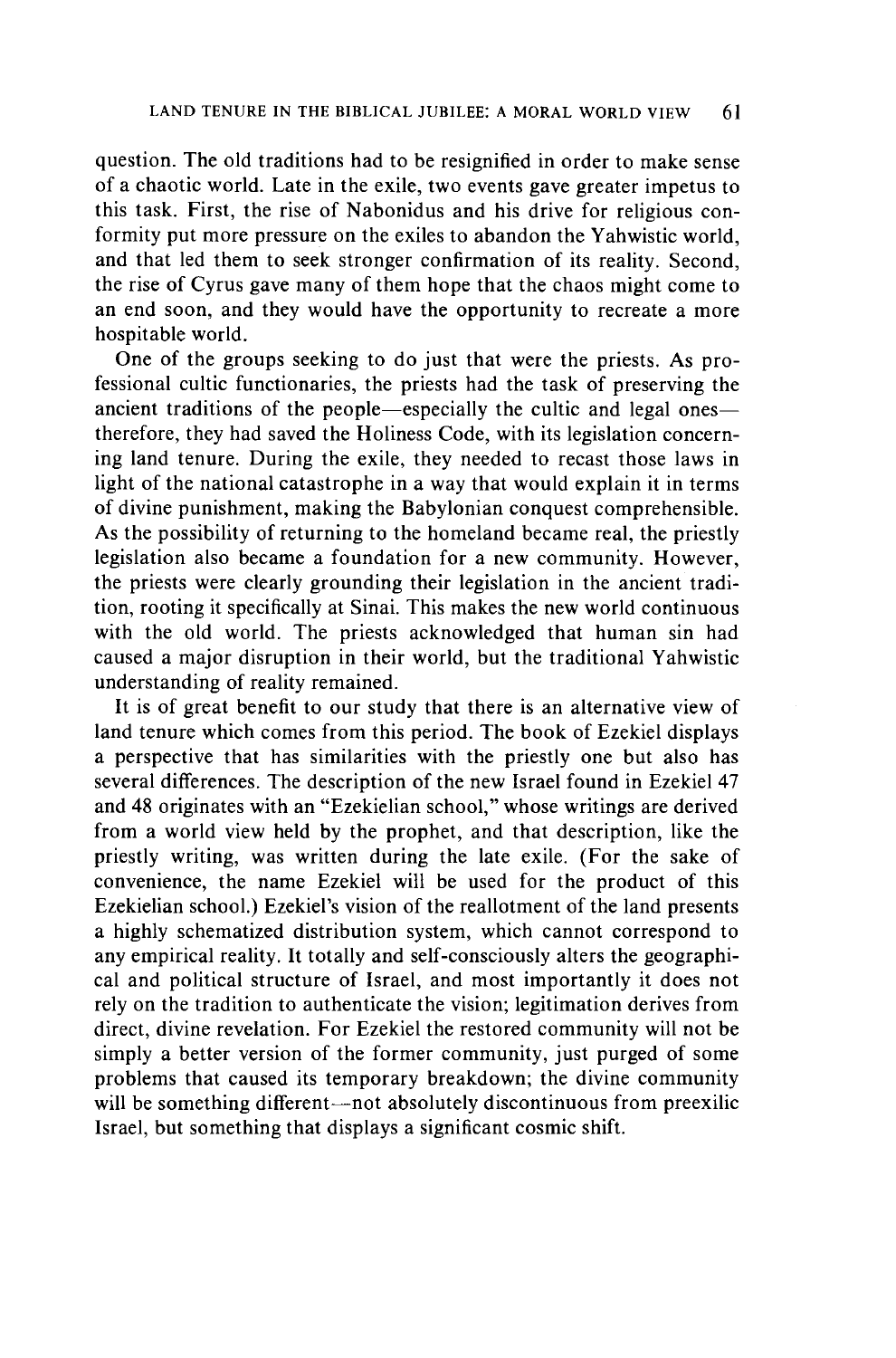## 62 JEFFREY A. FAGER

Both the priests and Ezekiel understood the divine will for land tenure to include a relatively equal share in the blessing of the land for all the people. Ezekiel saw that possibility as lying in the direct intervention of Yahweh and the establishment of a new, sacred community which would fulfill God's intentions. The priests saw that possibility as lying in the continued progress of the present (at least, presently anticipated) structure so that the normal events of economic life could be adjusted to conform to the divine will. By comparing and contrasting Ezekiel and the priests, the jubilee can be seen, not so much as a utopian concept of another world (even though its regulations may be economically impractical), but as a statement that proper distribution of land can be attained and maintained within the confines of "this world."

But how did the jubilee understand the reality of the world? What was its world view? In his foundational essay on "world view," Mannheim (1952, pp. 44-46) describes three levels of meaning for any social phenomenon. These three levels are divisible only for analytic purposes, but in so doing it is easier to see the deeper levels of a world view expressed in an act or institution. The first level of meaning is the objective meaning, which deals with the bare sociological facts of the phenomenon. The second level of meaning is the expressive meaning, which refers to the intent of the actors involved in the social phenomenon. The final level is the documentary meaning, which is independent of the surface level facts and the intent of the actors and gets at the underlying world view, explaining the very existence of the phenomenon. The three levels of meaning interact dialectically, each one affecting the other two.

At the objective level, the jubilee appears to be a manifestation of a clash between two competing economic systems-one traditionally Israelite, and the other characterized as Canaanite. A perfectly egalitarian system probably never existed in the history of Israel; however, as already stated, the evidence is conclusive that a gradual accumulation of wealth into fewer and fewer hands did take place during the Monarchy. Clearly the priests believed that this latifundism was a part of the divergence from the divine will that caused the fall of Judah. In opposition to a land tenure system that viewed land as a commodity capable of being bought and sold for economic profit, the priests used the traditional notions of land tenure which strictly limited rights of disposal of the land.

But what was that land tenure system specifically? Given the vocabulary used in Leviticus 25, it may be concluded that the jubilee was strictly agrarian legislation whose sole aim was to affect the distribution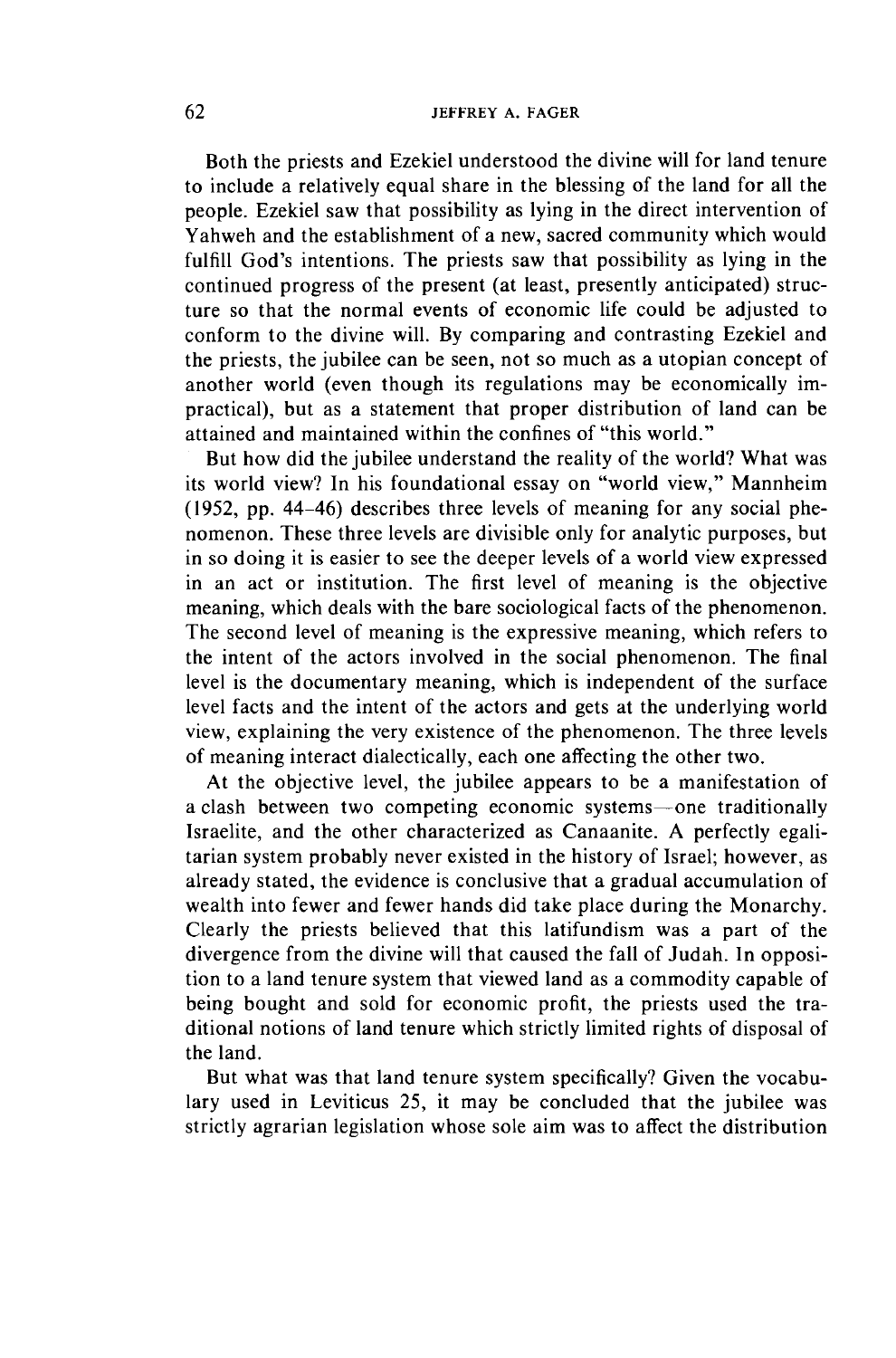of land that produces food, that is, land that formed the basis of survival (Gerleman, 1977, pp. 316-17). It is clear that kinship groups had an important role to play in the ownership of cultivated land. This has led to various theories of communal ownership including the description of Israel's land tenure system as a type of the Asiatic mode of production (Gottwald, 1976, pp. 145-54). However, the jubilee went to some lengths to indicate that land was held by individual families, not an entire kinship group. Under conditions of poverty an individual family did have the right to sell temporarily, or to lease, its land; and whether that family was able to redeem it, it was redeemed by a relative, a  $g\partial \bar{e}l$ 'redeemer', or it returned in the jubilee, that family regained the land. Again, the right of disposal was restricted-one could not sell the land permanently-thus, this did not imply a modern, Western form of private property, but the land and its usufruct were connected with individual families.

There have been several attempts to understand how the land reform described in the jubilee laws could have been carried out. Despite efforts to interpret the jubilee as a unique event occurring only at the end of the first fifty years in the land, or that the jubilee laws were specific to each individual and not referring to universal land reform, the text is clear that the jubilee was to be a recurring general land reform that affected the entire nation every fifty years. Objectively, that sort of radical, periodic reform would have been very difficult to administer and might have been economically disastrous; therefore, we need to move to the expressive meaning of the jubilee in order to understand its intent.

We have already noted that the priests sought to use the tradition to explain the disruption the exiles had experienced in their world and to begin to formulate a structure based on that tradition that would form a restored Israel. On the one hand, the priests were revivalists attempting to save the tradition and make it applicable to their situation. On the other hand, they were creating a social order that had never actually existed, and in that sense they were somewhat utopian. According to the priests, the offenses of the preexilic period undermined the order of the universe, and the result was the destruction of Israel and the threat of the disintegration of Yahwism itself. The jubilee was intended to prevent the same abuses of the wealthy against the poor that led to such an imbalance.

We see the priestly concern for the poor in the way in which they dealt with the problems arising because of debt and the interest charged on loans to the poor. Gamoran (1971, pp. 127-34) assumes the prohibition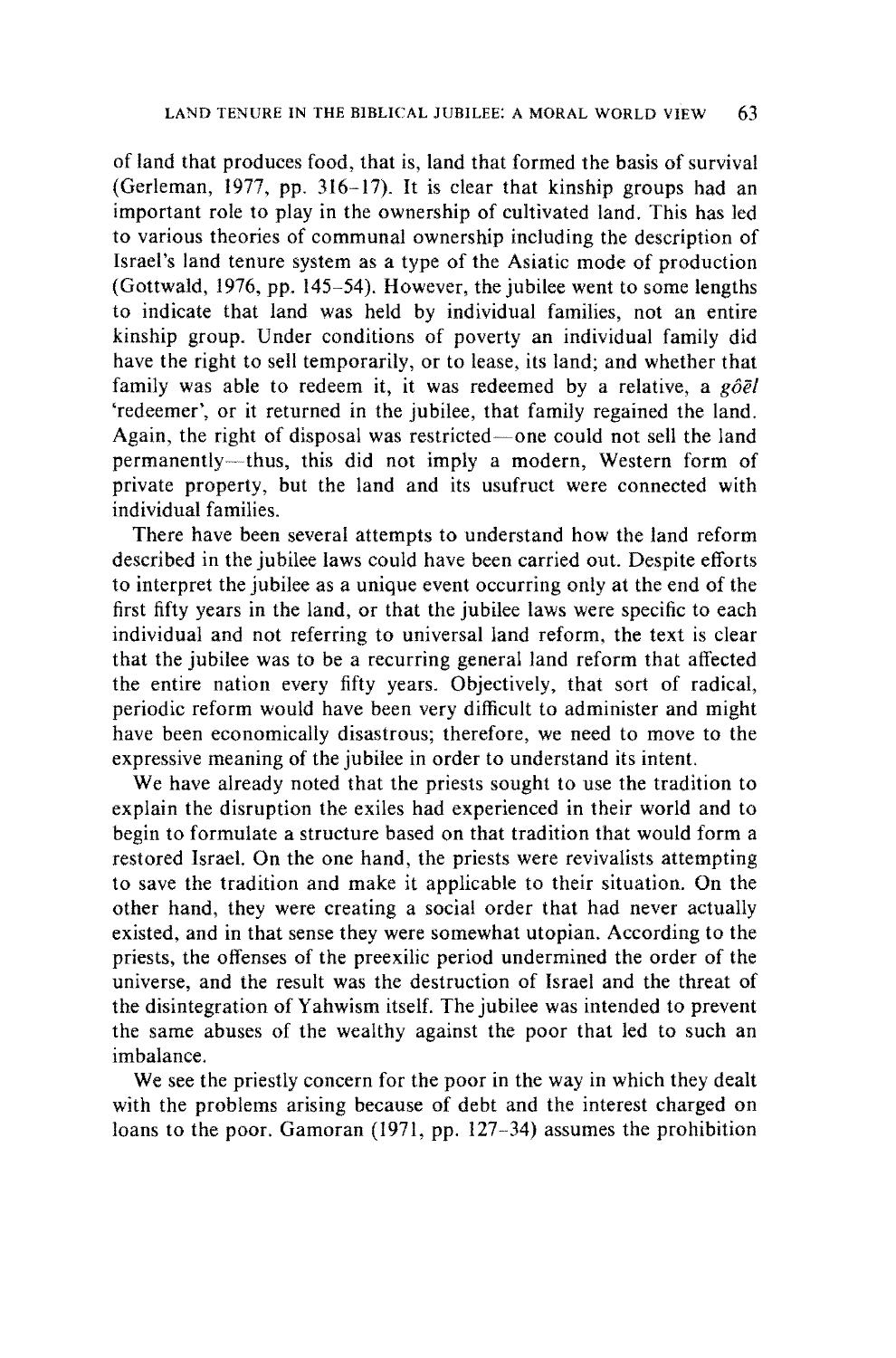against interest-taking stems from a period when Israel's economy was too primitive to make use of commercial loans; therefore, all loans were designed to help the poor. However, these laws responded to an existing situation, thus the prohibition against interest presupposes the common use of interest in giving loans, not a primitive economy. The tradition that the priests took up and passed on was a prohibition stated in the context of extending credit to poverty-stricken Israelites. Particularly by the time the priests edited the jubilee legislation, commercial loans were commonplace; therefore, the expressive meaning of this law ought not to be taken as a blanket prohibition of interest on all loans but a provision to protect the poor from moneylenders attempting to profit from their pain.

While Joshua 13-19 handled the issue of land tenure through historical narrative and Ezekiel 47-48 handled it through prophetic utterance, the priests outlined their land tenure system through civil laws which had been given theological warrants. Because these laws were devoid of any sanctions to force compliance, obedience had to be elicited by appeal to the theological and moral sensibilities of the community. This appeal was expressed most strongly in the so-called "motive clauses." The priests also added a cultic dimension to the jubilee, sanctifying the year and making it a part of the sacred order of the cosmos. All of this was intended to express the divine interest in the equitable distribution of the land; it was not merely a secular matter.

The priests explicitly stated that the land belonged to Yahweh. Through this concept, the priests expressed three beliefs. First, God was portrayed as the "liege lord" who owned the land and its produce and the people and their service. If the people had put themselves or their land at the absolute disposal of anyone other than Yahweh, that would have been an act of disloyalty, a denial of the owner's rights. Second, the divine ownership of the land implies the dependence of the people on God. To be landless in an agrarian society was to be dependent on another to provide the means of survival; therefore, the people relied upon the divine landowner to provide them access to the land. Finally, since the lord of the land was understood to be the God of justice, the use of the land must also reflect that justice. The very fact that God owned the land called for a distribution of the land that reflected the divine purpose for the people, namely, a people who had access to the means of survival so that they were dependent upon God alone and not upon the whim of a few wealthy humans.

In dealing with the expressive meaning of the jubilee, we need to answer the question, "Did the priests intend the jubilee legislation to be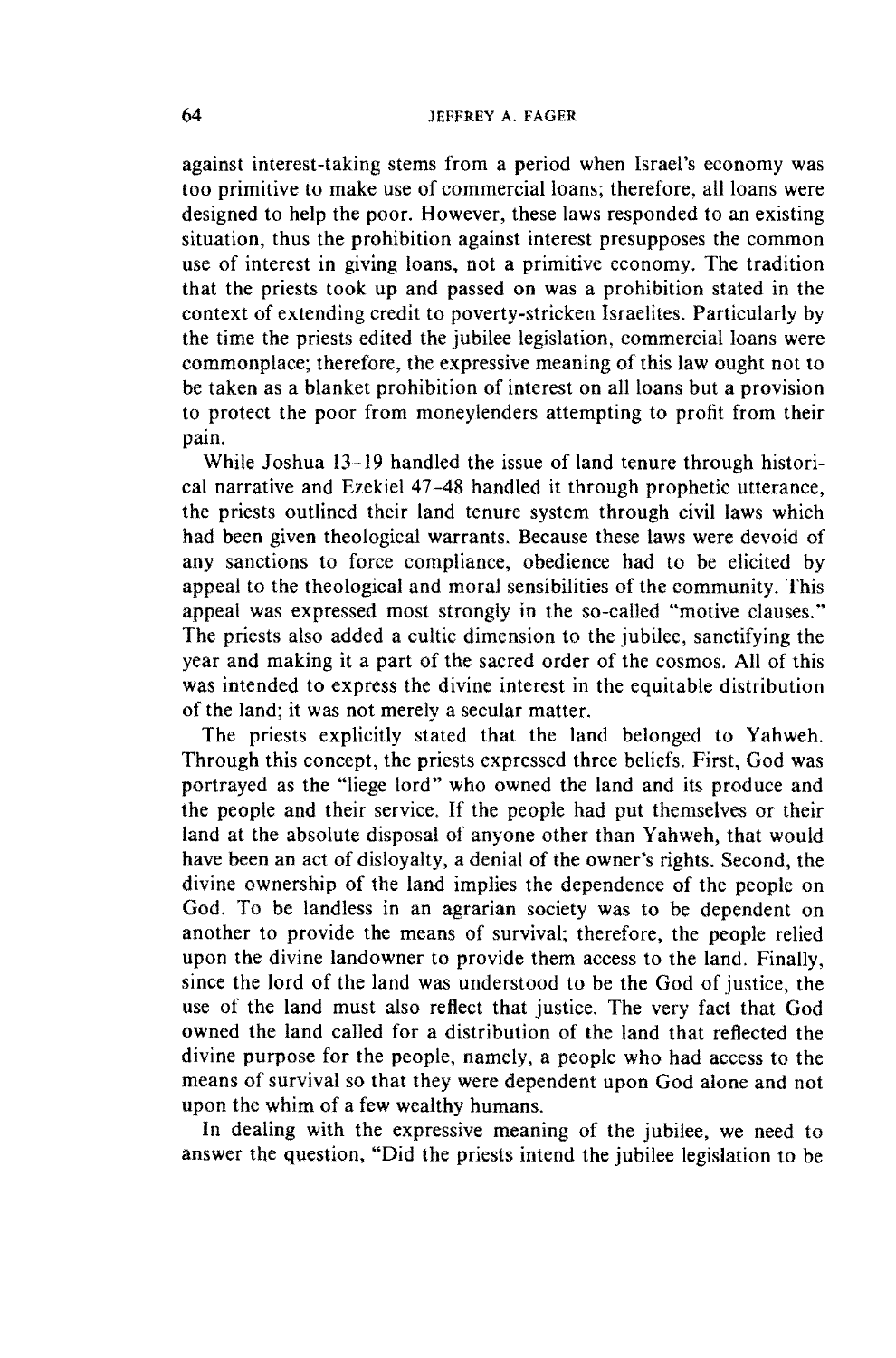observed literally?" We must begin by stating that, although land reform in general often leads to improved food production, a periodic, universal reform as described by the jubilee laws could cripple a society's economy.<sup>4</sup> If the priests intended the jubilee to be executed literally, were they so economically naive that they were unaware of its probable effects, or did they not care about the consequences? The priests were a part of the ruling class in Jerusalem, they were involved in financial matters of the temple, and they were part of the intelligentsia of a nation in exile in a very advanced empire. It is difficult to believe they could not have foreseen the economic stumbling blocks of the jubilee. On the other hand, if they were truly concerned with justice, they would have been unable to ignore such consequences and enact the jubilee laws in spite of its negative effects on the poor. (In a crippled economy [see above], the poor suffer the most of any group in society.) However, the jubilee was not a spiritualized utopia; it was a real signal to the people, leading them toward a proper relationship with the land~a relationship based on divine principles expressed by the jubilee.

This brings us to the documentary meaning, that level of meaning which goes deeper than the intent of the priests and touches the world view itself. The very fact that the jubilee tradition was selected as the manifestation of a particular world view is significant. That underlying world view certainly tends toward egalitarianism. There is a strong bias against the accumulation of large amounts of land in the hands of a few, leaving many separated from the main source of livelihood. It posits a close connection between persons and the land, not people in general, but individual families with certain plots of land. The very specificity of the attachment reinforces the urgency of the proper distribution of the land. While the jubilee does refer to individual families and refuses to sacrifice the individual for the general welfare, it also displays a strong sense of familial solidarity. Contrary to an American attitude of "rugged individualism," the jubilee declares, "We are all in this together."

The jubilee as we now have it occupies a "middle ground" between practical regulation for everyday existence and idealistic vision of a world that does not exist, as was seen in the comparison between the priestly view and Ezekiel's. As does Ezekiel's vision, the jubilee describes

<sup>4.</sup> Regarding land reform's beneficial effects, see Warringer (1969), Domer (1971), Berry and Cline (1979), and Koo (1982). Regarding the probable effects of the jubilee's system of reform, Soss (1973) argues that (I) the jubilee would effectively hinder the accumulation of any capital, thus, stagnating economic growth, and  $(2)$  the simultaneous exchange of land and loss of loaned money and slaves would create economic turmoil.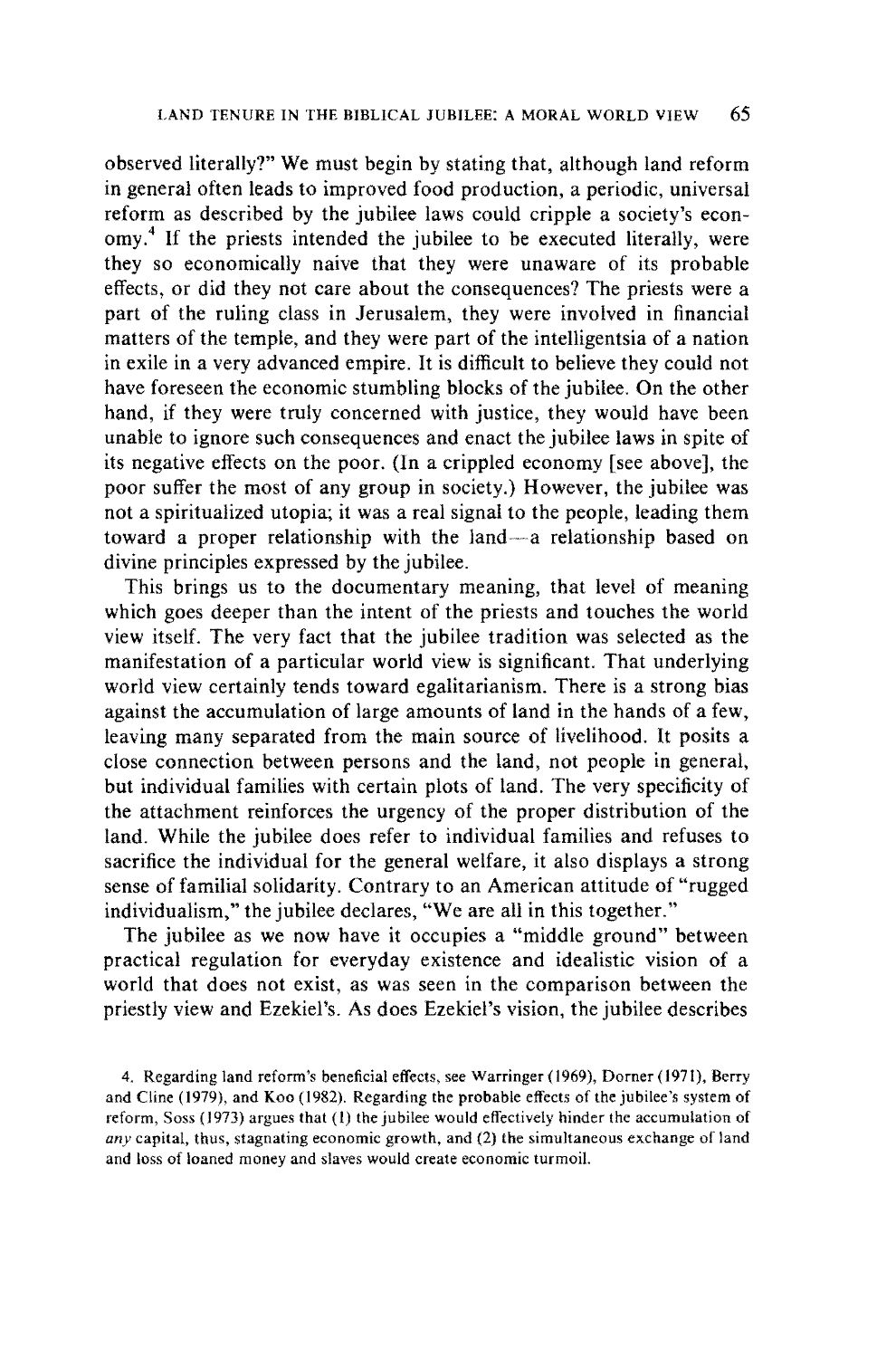a society that does not exist but would function according to the divine rules of justice. However, the jubilee attempts to place this utopia within the boundaries of the observable world. The very existence of the jubilee laws presupposes the reality of the tendency toward latifundism and the spiral of debt and dependency in which small landowners can find themselves. Even though the priests did not intend the jubilee to be observed literally, the underlying world view understood the realities of this world and then declared a just society possible within it.

The cornerstone of the jubilee is found in Leviticus 25:23, "The land shall not be sold in perpetuity, for the land is mine." The belief in the divine ownership of the land carries with it certain implications, and whether intended by the priests or not, these implications became a part of the meaning of the jubilee. The first implication is that the land is holy. That which is holy is considered to be set aside and can no longer be used for everyday purposes. In the case of the land, its sacredness means that it is to function to fulfill the purposes of God exclusively. If the land is to be used exclusively for God's purposes, the second implication is that it cannot be used to further the economic interests of any persons or class of persons. The land cannot become a commodity to be bought and sold on speculation in order to enrich a few wealthy individuals. Finally, since part of God's intent for the people is *siilom* 'secure peace', the land and its produce are meant to secure for people the means to live independently and free from the fear of poverty. The gift of the land is intended for all the people, not just a select few, and the land ought to remain relatively equally distributed among the people. Thus, God's land, the holy land, is a gift to all persons meant to provide the means for an independent existence free from the threat of destitution.

One can see that these three levels of meaning are not independent, and it is the dialectic relationship among the three that actually reveals the moral world view. The objective meaning of the jubilee could not be the expression of a world view that held land to be a mere commodity. Once the priests—who themselves already lived in, and were influenced by, a particular Yahwistic world-adopted the jubilee tradition, they were limited in what they could express through their redaction of it. However, they did redact it, thus slightly altering all three levels of meaning. A world view is often very stable, but it is not static, especially during periods of crisis. Therefore, the late exilic period was a time when the priests were quite consciously reflecting on the way the world was to be understood and how the nation was to live in it. The world is a place where the people are absolutely dependent on the grace of God to provide the means of survival, and that divine grace is bestowed on all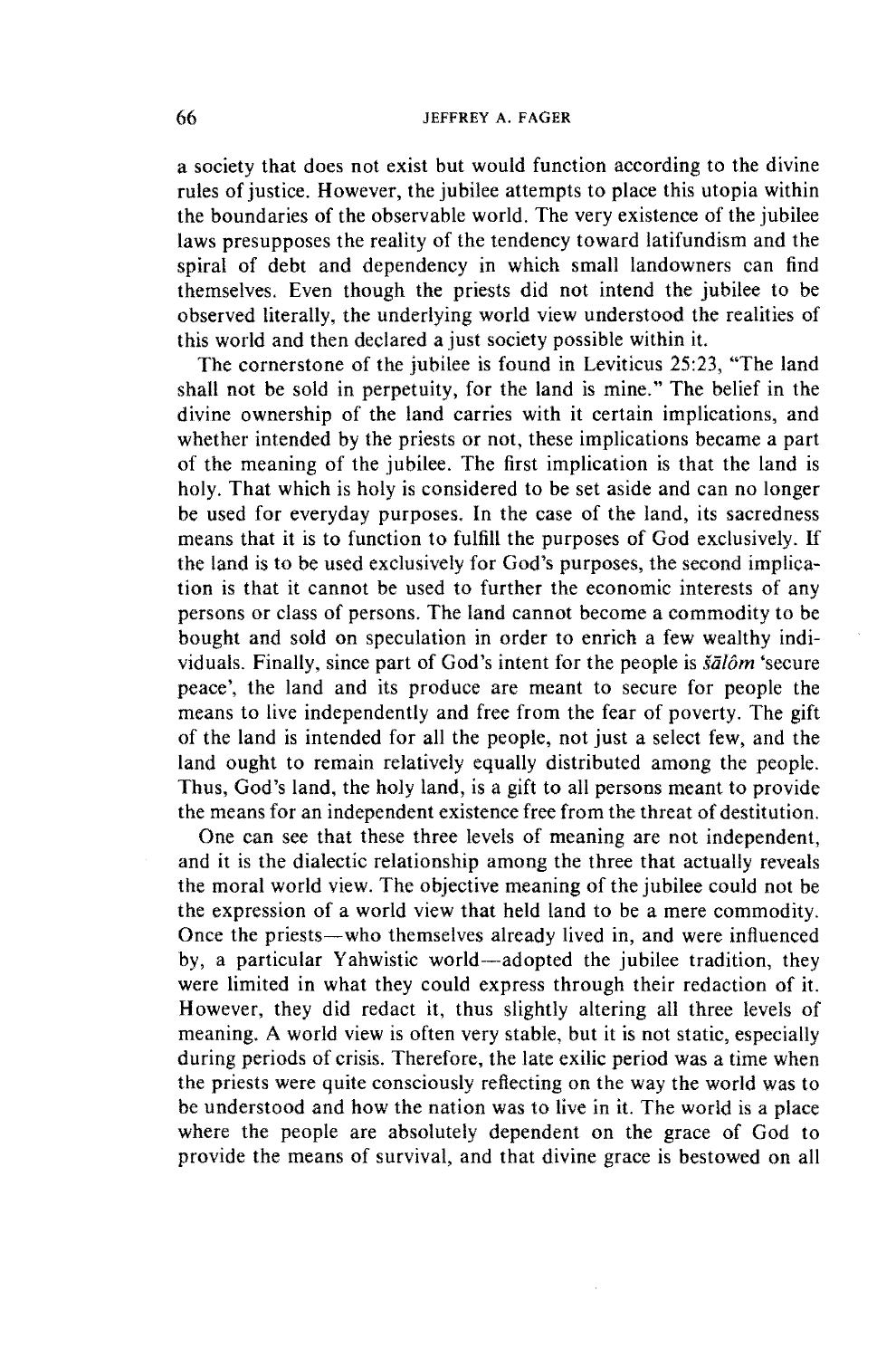the people so that everyone will enjoy an economic viability independent from the whimsical decisions of a few humans who might have unjustly accumulated more than their fair share.

Any world view combines the "ought" with the "is" of a society, that is, the ethos of a society is understood to be a natural manifestation of the reality of the cosmos. But sometimes that reality is not apparent. The very nature of the land reform proposed by the jubilee presupposes the economic reality of the ancient Near East: namely, there seems to be an inevitable tendency toward the accumulation of land in the hands of those who are economically shrewd or lucky. The jubilee does not retreat to an eschatological age or a utopian society, rather it seeks to insinuate itself in the very existence of this world. Yet the jubilee seems also to express the notion that the observable world must be understood by a reality that may not be immediately apparent to the casual observer. To the casual observer, the real world may appear to allow, even encourage latifundism; however, the jubilee is based on a reality that rejects latifundism. The jubilee is an ideal system which displays the existence of a "really real" world that has not yet been actualized because of human failure to recognize its reality.

The agrarian laws of the jubilee (interpreted literally) were impractical in the ancient world, and they appear irrelevant to the modern, industrial world. However, the land tenure system of the jubilee was based on a moral world view that is so basic to human existence that it is not necessarily culture-bound. That moral world view is a deep understanding of the way in which the cosmos exists and how humans can best live in it; therefore, it need not remain a silent relic of an era long ago or a culture far away. The biblical jubilee can entice us to cast our eyes on new views of our world and experiment with new ways of living in it, methods of living that are not confined by old understandings of what seems "perfectly natural."

## **BIBLIOGRAPHY**

- Barton, J. 1978. "Understanding Old Testament Ethics." *Journal for the Study of the Old Testament* 9:44-64.
- Berger, P. 1969. *The Sacred Canopy: Elements of a Sociological Theory of Religion.* Garden City, New York.
- Berger, P. and T. Luckman. 1966. *The Social Construction of Reality: A Treatise in the Sociology of Knowledge.* Garden City, New York.